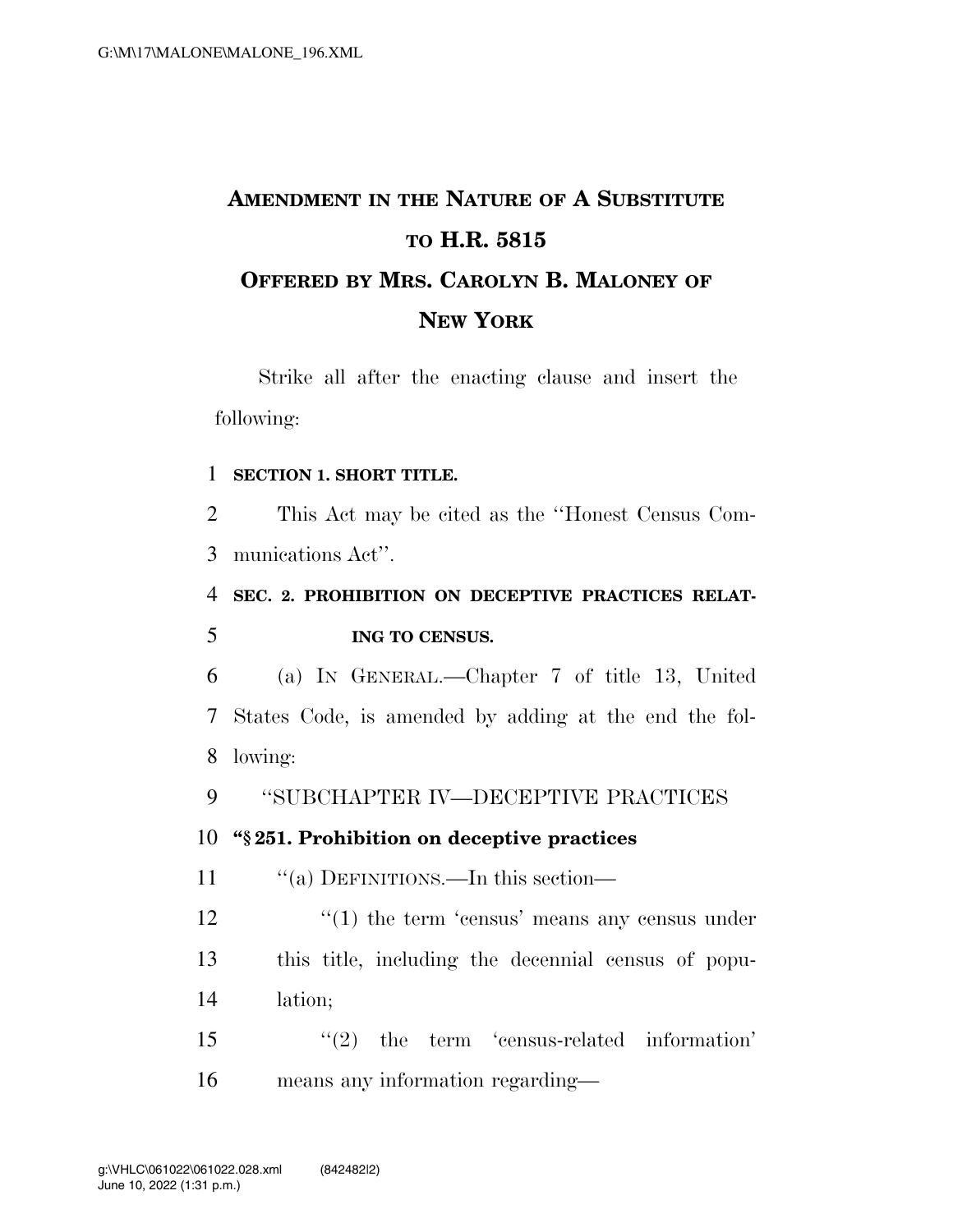| $\mathbf{1}$   | $\lq\lq$ the time, place, or manner of holding            |
|----------------|-----------------------------------------------------------|
| $\overline{2}$ | any census; or                                            |
| 3              | $\lq\lq$ the qualifications for, or restrictions          |
| $\overline{4}$ | on, participation in any census; and                      |
| 5              | $\cdot$ (3) the term 'covered communication' means        |
| 6              | $any$ —                                                   |
| 7              | $\lq\lq$ written communication;                           |
| 8              | "(B) electronic or digital communication,                 |
| 9              | including a communication through a website,              |
| 10             | application, online forum, social media plat-             |
| 11             | form, streaming service, or other means of com-           |
| 12             | munications using the internet or a similar               |
| 13             | communications network; or                                |
| 14             | "(C) telephonic communication, including                  |
| 15             | any phone call, text message, or other commu-             |
| 16             | nication sent, received, or transmitted using a           |
| 17             | wireless or wireline phone or a cellular or other         |
| 18             | phone network.                                            |
| 19             | "(b) PROHIBITION.—It shall be unlawful for any per-       |
| 20             | son, whether acting under color of law or otherwise, to   |
| 21             | communicate or cause to be communicated any census-re-    |
| 22             | lated information by any means, including by means of     |
| 23             | any covered communication, or to produce any census-re-   |
| 24             | lated information with the intent that the census-related |
| 25             | information be communicated—                              |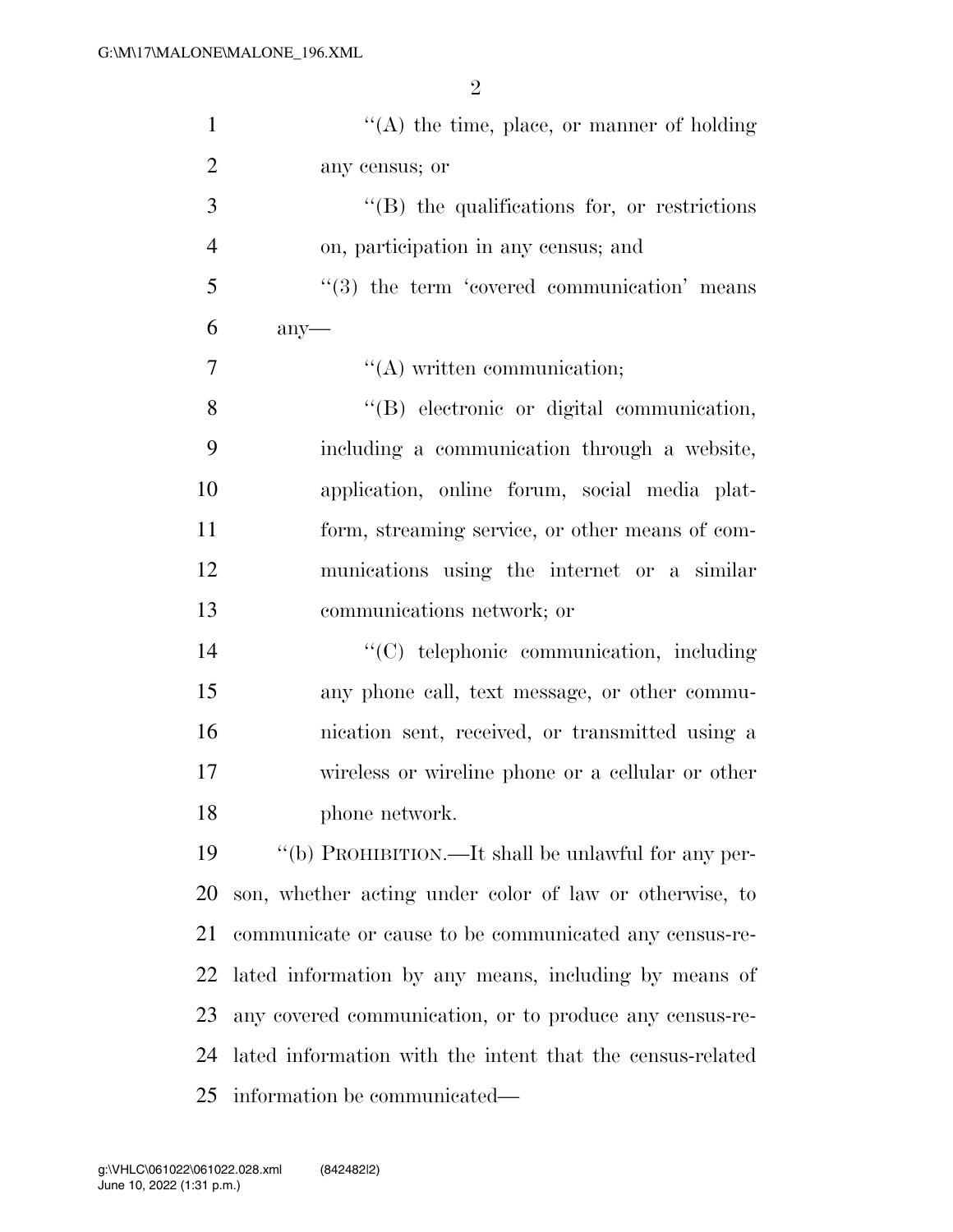| $\mathbf{1}$   | $\cdot\cdot\cdot(1)$ knowing the census-related information to |
|----------------|----------------------------------------------------------------|
| $\overline{2}$ | be materially false; and                                       |
| 3              | $\lq(2)$ with the intent to impede or prevent an-              |
| $\overline{4}$ | other person from participating in any census.                 |
| 5              | "(c) CIVIL PENALTY.—A civil penalty of not more                |
| 6              | than the minimum civil penalty under the False Claims          |
| 7              | Act (31 U.S.C. 3729 et seq.) may be assessed against any       |
| 8              | individual who violates subsection (b).                        |
| 9              | "(d) ENFORCEMENT ACTIONS.-                                     |
| 10             | "(1) ACTION BY ATTORNEY GENERAL OF THE                         |
| 11             | UNITED STATES.-                                                |
| 12             | "(A) IN GENERAL.—If the Attorney Gen-                          |
| 13             | eral of the United States has reasonable cause                 |
| 14             | to believe that any person or group of persons                 |
| 15             | is being, has been, or may be injured by con-                  |
| 16             | duct constituting a violation of this section, the             |
| 17             | Attorney General may commence a civil action                   |
| 18             | any appropriate United States District<br>m                    |
| 19             | Court.                                                         |
| 20             | "(B) RELIEF.—In any action under sub-                          |
| 21             | paragraph $(A)$ , the court, to vindicate the pub-             |
| 22             | lic interest, may also assess the civil penalty                |
| 23             | provided under subsection (c) against each re-                 |
| 24             | spondent.                                                      |